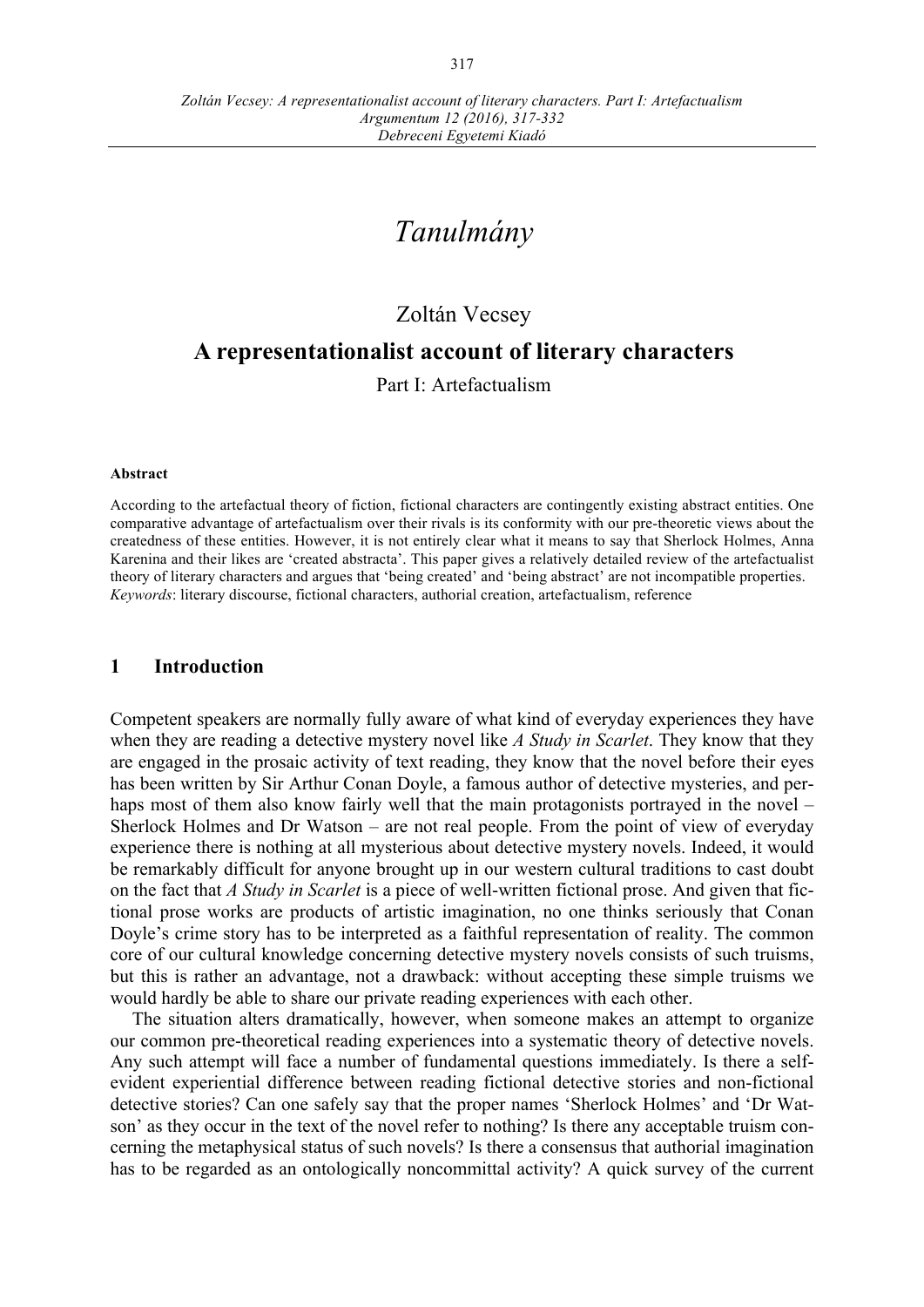debates on the metaphysics and semantics of literary fiction reveals that the uniform answer to these questions is "no".

The case of detective mystery novels generalizes to all genres of fictional prose. Systematic theories of literary fiction are based today on a very thin common ground. Perhaps the only widely accepted theoretical truism is that novels and short stories necessarily and essentially involve words, sentences and other kinds of linguistic expression. As a basic theoretical claim, this cannot mean more than an agreement about the proper characterization of the object of investigation: if formulated in general enough terms, fictional prose works can be identified with a certain kind of linguistic construct. But it is one thing to say that at a suitably general level of systematic reasoning fictional prose works may be conceived as linguistic constructs and quite another to specify the nature of these constructs. The disagreement between rival theories of literary fiction starts precisely at this pivotal point.

With respect to the question of the "real" nature of fictional prose works, the theoretical terrain is dominated by two competing families of views. On one side of the divide are views which endorse a *realist* metaphysical viewpoint and thus accept the existence of fictional entities. Realists, whether they are concrete or abstract realists, combine their metaphysical stance typically with a classical framework of truth-conditional semantics. They hold that fictional entities – characters, properties and events mentioned in novels and short stories – belong to the overall inventory of what there is and at least certain sorts of statements about these entities can be evaluated with respect to truth and falsity.

On the other side of the divide are views which adopt an *antirealist* stance in metaphysics and therefore deny the reality of fictional entities. In thinking about the nature of fictional prose works, antirealists may embrace either a pretense theoretic or a fictionalist framework. Both frameworks are devised to treat the semantics of fictional works in a non-truthconditional fashion. Since antirealists are deeply convinced that our actual world does not contain any fictional entities, they maintain that statements occurring in fictional works and statements about the putative entities mentioned in these works have no real truth value.

It is occasionally said that both the realist and the antirealist approaches to fictionality are in a position to save some features of the phenomenology of our ordinary literary experiences, but neither view adequately explains the phenomenology in its entirety. It is thought that both views must come into conflict with our stock of common knowledge somewhere. This diagnosis seems to me exactly right. Most adherents of realism make a sharp conceptual distinction between two interpretative perspectives. On the one hand, they hold that statements of internal fictional discourse ought to be interpreted as pretend-statements. This is so, because writing down or entering into a computer a fictional sentence requires to perform a distinctive speech act: authors of literary works do not want to convey anything factual, they merely pretend to make statements. On the other hand, realists acknowledge that external fictional discourse involves factually interpretable statements about existing fictional entities. In talking about the aesthetic qualities of particular works or about the properties authors attribute to their characters, readers and critics may perform locutionary speech acts. The problem is that the ordinary phenomenology of literary appreciation does not seem to reflect such internal/external dividedness. As mixed statements nicely illustrate – ʻSherlock Holmes and Pinkerton are detectives' –, readers and critics attribute quite routinely the same properties to fictional and real entities without feeling any pressure to change their epistemic or ontological perspective.

Antirealist views have also their own counterintuitive consequences. Pretense theorists and fictionalists both deny the existence of fictional characters, properties and events. Adherents of these views are seemingly in a better position with respect to the overall interpretation of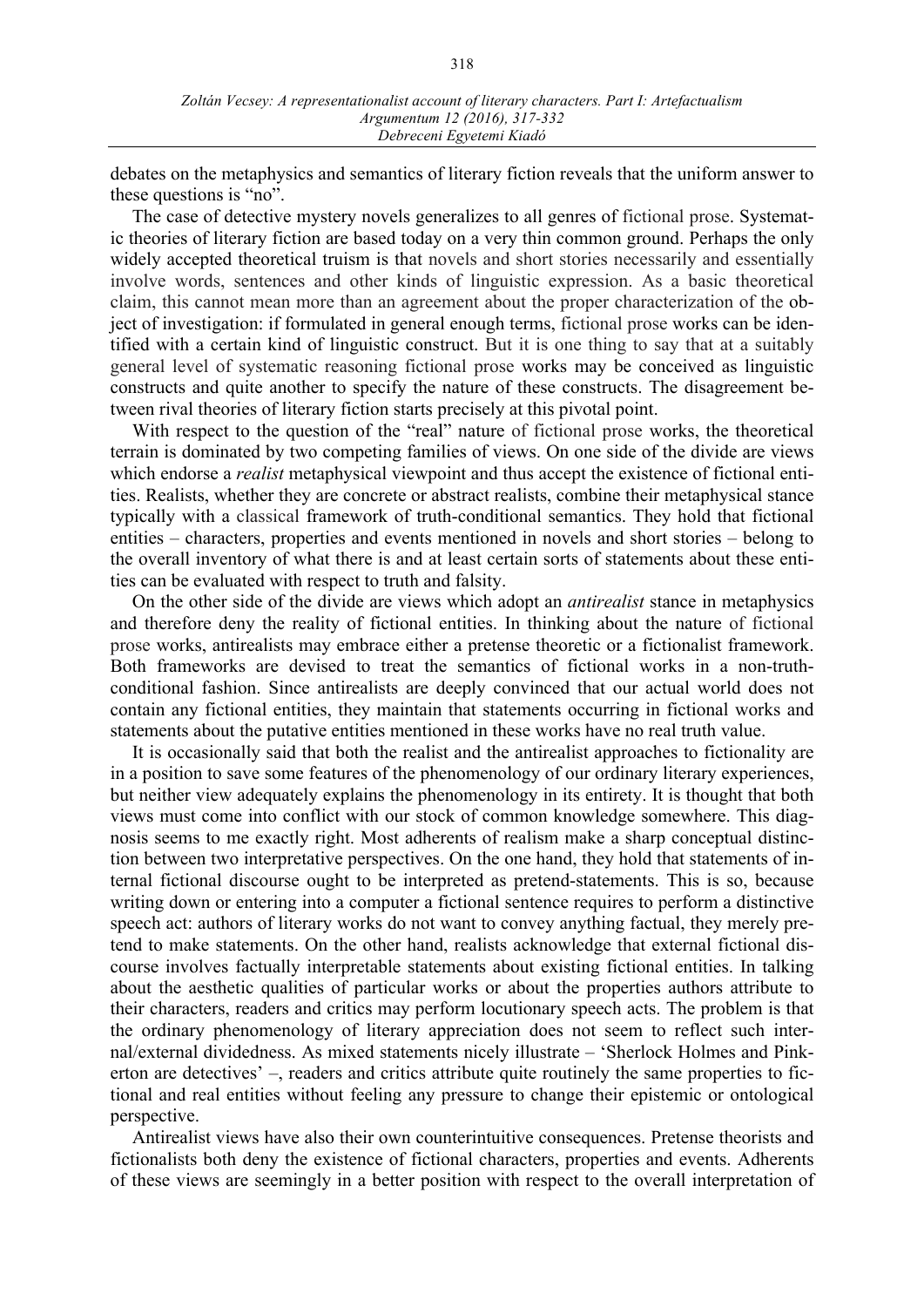fictional discourse for they reject from the start the distinction between internal and external perspectives. According to antirealists, what others think of as an autonomous form of external discourse is nothing else than an incidental expansion of internal discourse. When readers and critics say, for example, that ʻSherlock Holmes has been created in 1887' they extend in some manner the original pretense mandated by the novel *A Study in Scarlet* and this make it seem as if it would be intelligible to claim that fictional characters like Holmes can be created. But this should be regarded as an appearance, since fictional characters do not really exist. Although the idea of extended pretense may help to resolve the main difficulties generated by incompatible interpretive perspectives, it has the troubling consequence of excluding the possibility of making factual statements about fictional matters. If this were so, however, then no one could be in a position to know anything about the nature of literary phenomena that play a central role in our appreciative and critical practices. Yet this cannot be the case. When we assertively utter, for example, that the character of Sherlock Holmes was induced into literary history by Arthur Conan Doyle in 1887, then we assert a proposition that is knowable in the ordinary manner. Neither the utterance nor the expressed proposition manifests signs of indirectness. In the light of this observation, the antirealist's thesis that we merely *pretend* to assert that fictional characters, places and events have certain properties sounds very strange indeed.

In claiming that realist views and antirealist views alike are in conflict with some of our pre-theoretical reading experiences, I do not want to suggest that the preservation of the common sense conception of fictionality is to be taken as the primary aim of a systematic inquiry. We have to be cautious in this regard. In a certain sense, what we pre-theoretically know *is* what we should be reflecting on as we identify the aim of our inquiry. The common sense conception can be considered as a prominent data source from which we may gather relevant information concerning the nature of fictional entities. It does not follow from this, of course, that every single part of the folk's conception of fictionality should be automatically preserved and incorporated into our theoretical models. Some cautiousness is justified, because it may turn out, on a closer look, that the surface phenomenology of our widely shared view conceals discrepancies, oddities or even inconsistencies. As in other domains of everyday practice, we may be committed to an inconsistent set of statements without realizing the troubling presence of the inconsistency. It would then be preposterous to reject a theory just because it departures from common sense. In such a situation, the best we can do is to adopt a methodological stance which accepts the validity of both desiderata: we should follow a research method that (i) prescribes that our theories be sensitive to the information collected from pre-theoretical data sources and, at the same time, (ii) it prescribes that we revise, if necessary, the initial reliability of these data sources.

The present paper develops a novel argument which purports to show that realist approaches to the nature of fictional entities satisfy these desiderata more easily and more fully than their antirealist rivals. The most popular realist account to be found in the literature is that fictional entities are created abstract objects which find their ontological home somewhere beyond or disconnected from the textual level of prose works. Some hold that such entities are ideas shared by the members of a cultural community at a certain period of time, while others regard them as initiated types or as multiply manifestable generic objects. This looks like an unnecessary reduplication of the object of inquiry. If it is taken into consideration that novels and short stories are constructed from linguistic expressions, a more austere account becomes available: we can argue, plausibly enough, that fictional entities are generated by specific linguistic mechanisms which are operative at the textual level. More concretely, we can maintain that fictionalia as dependent abstracta may be defined in terms of units of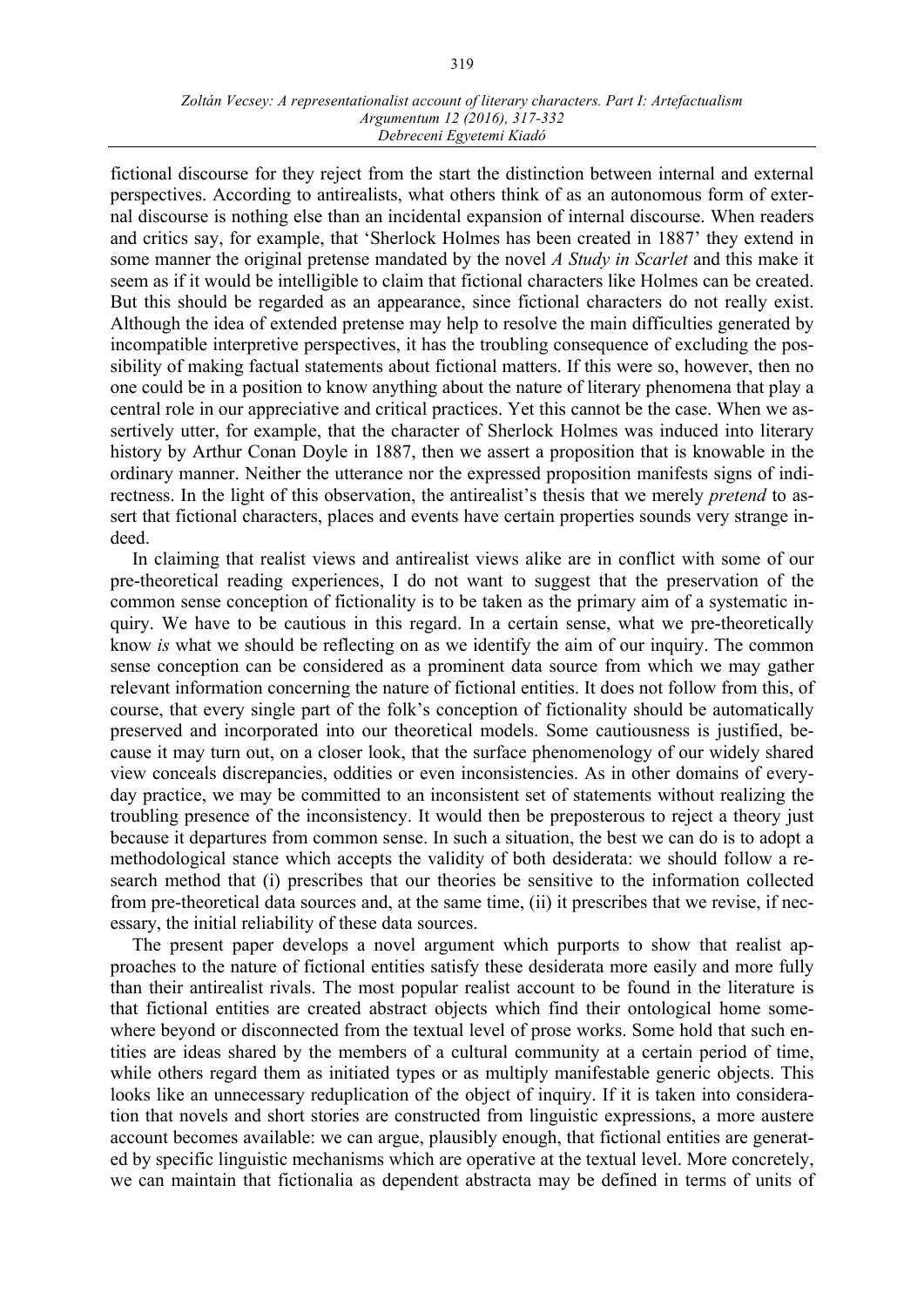linguistic representation. The most significant feature of these representational units is that they represent what they do in a *non-relational* manner. There are good prima facie reasons to assume that proper names, descriptions and pronouns can, in fictional texts, become endowed with the semantic feature of non-relationality.

In the rest of the paper I will first introduce the artefactualist framework in Section 2. Next, in Section 3, I will draw a provisional conclusion.

## **2 Artefactualism about fictional characters**

An early articulation of the artefactualist position is to be found in Kripke (2013). Fictional prose works, says Kripke, are part of reality. Even though novels and short stories are not as concrete as manuscripts or books copies, they are existing things. It is not that such things exist in one sense but not in another. Conan Doyle's work *A Study in Scarlet* definitely exists in the actual world. The novel was written by Doyle and this is a sheer empirical fact. The same holds for fictional entities. Fictional characters (and events) definitely exist, just as novels do. This is also an empirical fact. I guess many of us would say, in agreeing with Kripke, that there is a certain point of time when fictional entities are brought into being by the creative acts of their authors and there may come a time when they simply cease to exist, perhaps, when the literary works in which they appear become physically destroyed and no one remembers them any more. We tend to suppose that Sherlock Holmes exists simply *because* in writing his novel Conan Doyle decided to introduce him into the story, and Anna Karenina exists *because* Tolstoy invented her character when he started to write his famous work. The question then arises of what kind of entities they are. The answer is fairly straightforward: because one cannot perceptually be in contact with them and there is no concrete spatiotemporal region of our actual world where one could find them, characters (and events) of literary works must be abstract entities. Kripke states his ontological position very clearly:

A fictional character, then, is an abstract entity. It exists in virtue of more concrete activities of telling stories, writing plays, writing novels, and so on, under criteria which I won't try to state precisely, but which should have their own obvious intuitive character. It is an abstract entity which exists in virtue of more concrete activities the same way that a nation is an abstract entity which exists in virtue of concrete relations between people. (Kripke 2013: 73)

The key observation in this passage is that fictional characters exist in virtue of concrete artistic activities. Sherlock Holmes and Anna Karenina and their likes are said to be abstract entities which have a temporal beginning and a possible temporal end. In this regard, they are similar to nations and other abstract artefacts.

Interestingly, Kripke does not realize that his position is based on an unclear understanding of what abstract entities are. In the Western tradition, from Plato onwards, abstracta have been continuously thought of as eternal, mind-independent, necessary, non-physical and causally inert entities. The orthodox view is that if a thing exists without having a spatiotemporal origin, it can be properly classified as abstract. Similarly, the causal inertness of a thing is typically thought to be the clearest sign of its abstractness. I do not want to suggest that the orthodox view is invulnerable. There is no widespread consensus on the rightness or correctness of Platonism. Quite the contrary, there is a lively debate as to the most plausible way to draw the abstract-concrete distinction. Yet the Platonic characterization of abstractness is presupposed as a default assumption in the philosophy of language and in many other areas of contemporary linguistic inquiry. Elsewhere, Kripke himself seems to follow this tradition. He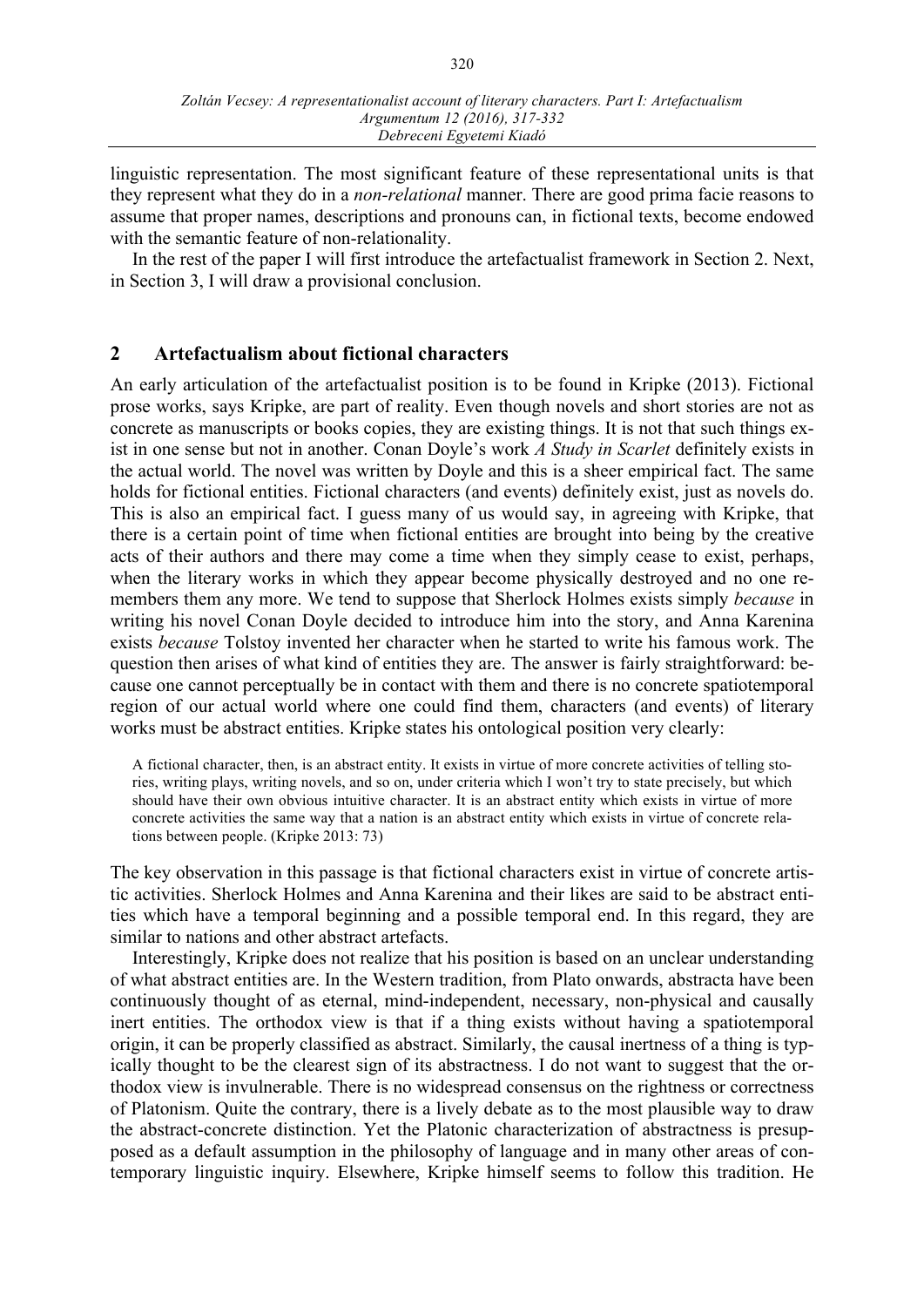writes as if such things as a "unit of length" or a "quality" were abstract objects which is in accordance with the orthodox view.<sup>1</sup> It is indeed tempting to think that units of length and qualities possess all of the above-mentioned features: they appear to be eternal, mindindependent (etc.) entities.

With such a notion of abstractness at hand, it is surprising to read that fictional characters exist in virtue of "concrete activities of telling stories, writing plays, writing novels, and so on...". Presumably, Kripke would take the ʻin virtue of' relation as a kind of ontological dependence relation. On this interpretation, abstract characters are ontologically dependent on concrete activities. But this won't do because concrete activities occur in space, unfold in time and have causal powers, and it is conceptually impossible that Platonic abstracta be involved in such causal/temporal relations.

However, the prospects of an abstract realism are not as bad as it may at first seem. Even before Kripke, participants of the phenomenological movement have assumed that literary entities and other cultural artefacts have the same ontological status. Ingarden (1931/1973) was the first to argue that fictional characters, flags or nations, are alike in that they are artefactual objects the existence of which is determined by two dependence factors. On the one hand, says Ingarden, the existence of cultural artefacts depends on concrete objects and events. Consider fictional characters and flags. These are rather different sorts of artefactual object, but both depend on some underlying physical material: characters are existentially dependent on expression tokens which are located on sheets of paper and flags are existentially dependent on particular pieces of cloth. On the other hand, artefactual objects would not exist in the proper sense of the word without there being certain mental acts which add intentional features to their physical materials. Expression tokens become descriptions of characters through the intentional activities of authors. For example, without Doyle's storytelling activity we won't have any description of Holmes and so Holmes would not exist. Something similar can be observed in the case of flags. To see a particular piece of cloth as a flag there is a need for collective intentional acts of a given community. The members of the community have to express their agreement that they intend to use a piece of cloth with such-and-such properties as a flag. That is precisely what happened when New Zealanders proposed to change their national flag on 24 March 2016.

This line of thought may help us resolve the above-mentioned tension in Kripke's view. What Ingarden realized was that the orthodox view of abstract objects is inappropriate for the purposes of an ontology of cultural artefacts. The orthodox view presupposes that there are no contingent and mind-dependent elements among the dependence factors of abstract objects. This is not surprising given that mathematical entities are commonly thought to be paradigm cases of abstracta. Platonists maintain that numbers and pure sets inhabit an eternal realm of non-spatiotemporal entities which exists independently of the intentional activities of the agents of mathematical discourse.

Those who accept the orthodox approach to abstracta might try to argue that cultural artefacts are not abstract, but concrete particulars, for they can be reduced to spatiotemporal objects. Fictional characters are, for example, reducible to expression tokens and flags are identical with pieces of cloth. Or they might argue that cultural artefacts are indeed abstract and have therefore the same ontological status as mathematical entities. That is, they are real existents but stand outside of space and time.<sup>2</sup> Should we be convinced by these arguments? I

Cf. Kripke (1980: 52, 55).

<sup>2</sup> Although there is room in the logical space for the first option, I am not aware of anyone who actually argued in this way. The second option has been defended by Wolterstorff (1980) and, in part, by Deutsch (1991).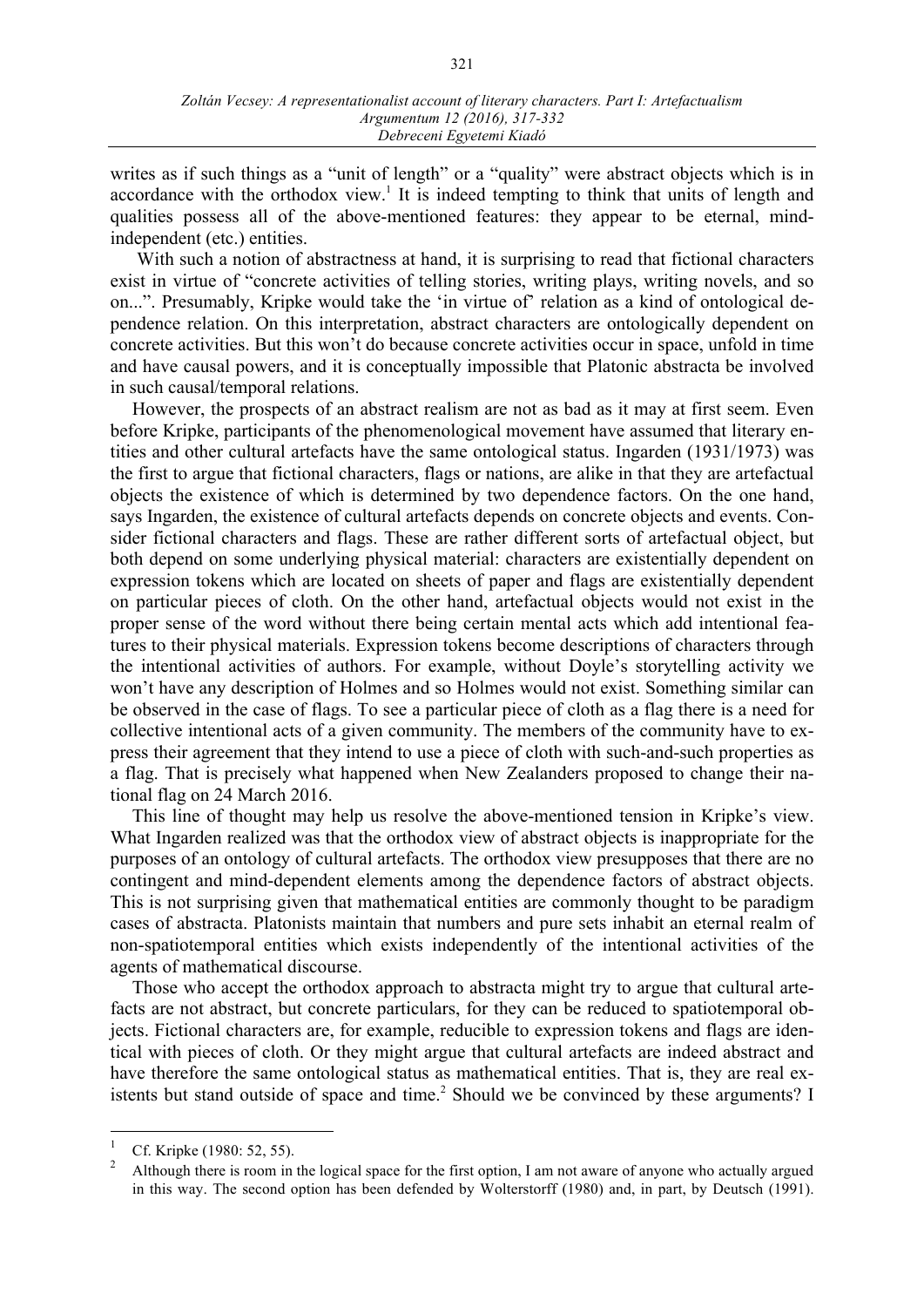think Ingarden would dismiss these arguments as implausible. The idea that cultural artefacts are reducible to mere physical particulars has apparently counterintuitive consequences. The weight of my *copy* of *A Study in Scarlet* is 156 grams. It would be astonishing, however, if anyone supposed, for this reason, that Conan Doyle's *novel* weighs 156 grams. And even if my written *copy* would be completely destroyed by a fire, Conan Doyle's *novel* would surely survive. Literary works cannot be individuated on the sole basis of physical attributes. The same seems to hold, *mutatis mutandis*, for flags, nations and other similar things. The idea that cultural artefacts and mathematical entities can be characterized in terms of a common ontology has also counterintuitive consequences. Numbers or pure sets are regarded by Platonists as eternal and mind-independent entities. But, obviously, writing a manuscript or designing a national flag are mental activities. Manuscripts and flags are authored or coauthored by conscious human beings. If so, how could cultural artefacts be independent from the mind of their creators or inventors? Ingarden is insisting, rightly in my view, that cultural artefacts cannot be classified as eternal and mind-independent because they come into being as a result of a series of creative mental acts. And we might add that even if they existed eternally, authors would have to select and bring into being one particular artefactual entity from the multitude of pre-existing possibilities. Selecting something from a multitude of possibilities and give it material reality requires mental effort. This reflects that the existence of cultural artefacts relies, either directly or indirectly, on human activities which distinguishes them from mathematical entities that are essentially mind-independent.

Ingarden can be read as proposing a reformed ontology for the domain of cultural artefacts. According to the dominant tradition of ontological theorizing, every entity is either concrete or abstract. Moreover, it is assumed that there is no third possibility: the categories of concreteness and abstractness are generally thought to be not only mutually exclusive but also exhaustive. What Ingarden wanted to show was that this strict categorial dualism cannot give a tenable account of such amalgamated objects as fictional characters, flags or nations. Note, however, that the locution ʻreformed ontology' is intended to mean here a piecemeal revision of the conceptual framework rather than a wholesale rejection of the orthodoxy. A key to progress is the realization that the dualist conceptual framework can be significantly improved with introducing a subcategory of abstracta that includes non-concrete but mind-dependent entities. As we have already seen, the introduction of such a subcategory does not count as an *ad hoc* or unreasonable step in the debate. The general line of argument can be summarized in the following way.

- (P1) We are committed to various cultural artefact kinds fictional characters, flags, nations, etc. – because they are part of reality.
- (P2) Instances of such kinds cannot be reduced to their concrete, physical dependence factors.
- (P3) On the traditional view of ontology, any non-concrete entity is abstract.
- (P4) Instances of cultural artefact kinds cannot be abstract in the traditional sense because they come into being as a result of performing (creative) mental acts.
- (C) In order to account for such entities, a subcategory of abstracta should be introduced into our ontological conceptual scheme; that is, we have to allow for entities that are both non-concrete and mind-dependent.

Wolterstorff claims that authors of literary works select their protagonists from a pre-existing abstract realm. Deutsch disagrees on this point. He claims that authors stipulate their protagonists and argues further that the process of stipulation accords well with Platonism.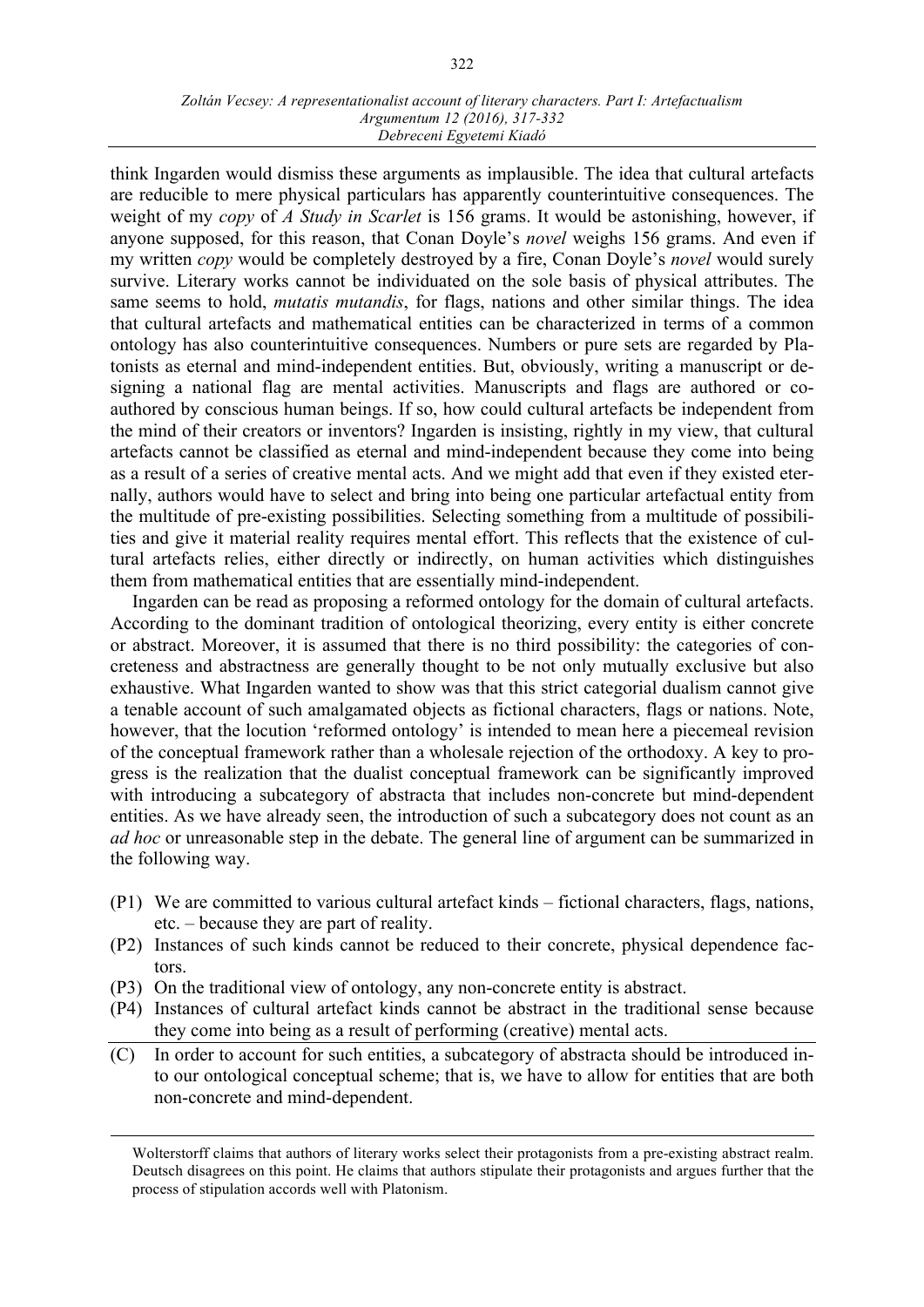(P1) and (P2) should be at the centre of any realist theory of artefacts. To profess (P1) and (P2) is, after all, to be a realist. (P3) expresses the traditional account of the concrete-abstract distinction in a theory-neutral manner. (P4) articulates the central insight of the Ingardenian conception of artefacts. Artefactualists who find in Ingarden a precursor of their work ought to agree with  $(P4)$ . Of course, the argument from  $(P1)$ - $(P4)$  to  $(C)$  is not necessitated. The theoretical status of these premises is too diverse and variable. Nonetheless, (C) is strongly supported by (P1)-(P4). The argument sheds light on how artefactualists can give reasons for their mild departure from the ontological orthodoxy.

Thus, in echoing Kripke's words, we can maintain that a fictional character is an abstract (i.e. non-spatiotemporal) entity that has *some* common properties with concrete (i.e. spatiotemporal) entities.

One of these common properties is the property of coming into being. Kripke is aware that the apparent conflict between the interpretive perspectives of fiction-internal and fictionexternal contexts does not allow us to say, without further qualification, that fictional characters come into being as a result of artistic activities. It is true that fictional characters are in some sense invented or created by the authors of literary works in which they occur. Hence, in uttering the sentence 'Sherlock Holmes has been invented or created by Doyle's imaginative activities', we can make a true statement. The problem is that Holmes is described in the novel *A Study in Scarlet* as being a concrete individual, a flesh-and-blood person, but, according to the artefactual theory at hand, he (or it) is an invented or created abstract entity. So what does it mean that a character comes into being? What has actually happened when Conan Doyle has written his manuscript?

Kripke's answer is that fiction-internal contexts have to be explained in terms of pretense. Nearly all artefactualists have later followed him in this regard. In Kripke's usage, the technical term ʻpretense' denotes a certain kind of imaginative mental state. ʻPretending that *p*' is intended to mean something like 'acting as if it were the case that  $p$ ' or 'asserting  $p$  nonseriously'. He regards the latter as a constitutive feature of literary storytelling. Authors make various statements about their protagonists, but their speech acts lack genuine illocutionary force. They make only pretend statements. The propositions that occur in literary works are therefore only pretend propositions. For example, when Tolstoy writes that "Anna had the faculty of blushing", he makes a non-serious assertion. He merely pretends that there is a person, called Anna, to whom one can attribute the property of having the faculty of blushing. In Tolstoy's own context, ʻAnna' does not refer to a concrete individual. It merely seems as if ʻAnna' had a bearer, but in fact it is an empty name.

The same conditions govern the first occurrences of character names. When Conan Doyle has written down the proper name ʻSherlock Holmes' at the first time in his oeuvre, he has made a pretend statement. There was no concrete individual to which the name could have referred. In 1887, at the very start of its long historical career, ʻSherlock Holmes' was an empty name.

It does not follow from this, however, that Doyle's artistic activity was ontologically inert. According to Kripke, one should differentiate here between two levels of language use. One of these is the level of initial storytelling. The activity of authorial storytelling is necessarily connected to fiction-internal contexts where, as mentioned above, every assertion falls into the scope of pretense. At this level of language use, proper names and other referring singular terms function as empty expressions. Being an empty expression, a newly introduced fictional proper name, *N*, does not stand for anything concrete or abstract, so *a fortiori* it does not name a fictional character  $c_N$ . Nevertheless, it is not incorrect to say that the introduction of N creates a character  $c_N$ .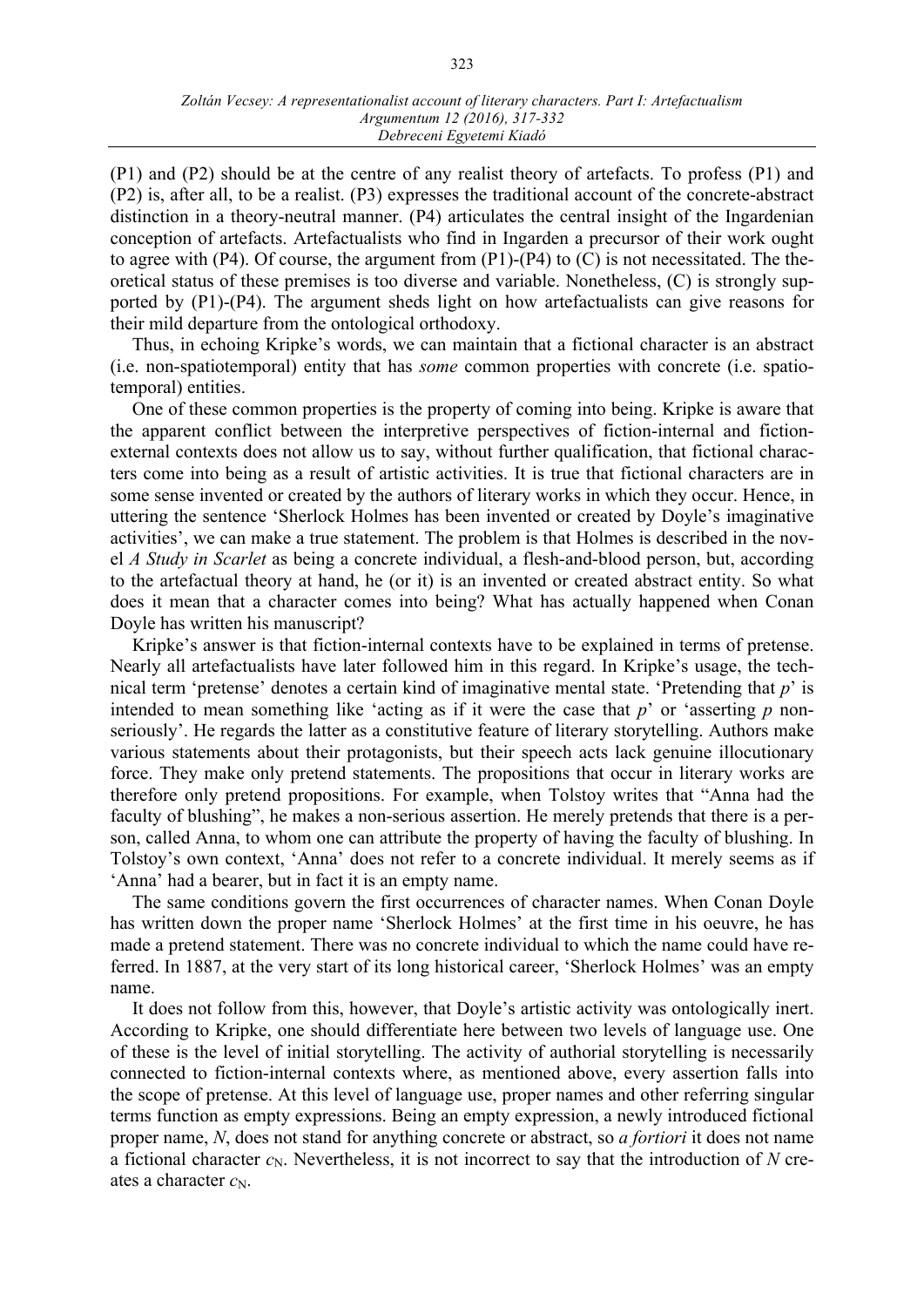On Kripke's view, reference to fictional characters occurs only if we begin to use an extended level of language. Although Kripke did not provide an explicit definition, we might understand his occasional term ʻextended level of language use' as comprising fictionexternal contexts. In these contexts, we can make such statements as ʻthere is a fictional character called *N*' or ʻ*N* is the main protagonist of the work *W*' without engaging in pretense. We should not pretend anything about *N*s because our language supplies referents to these originally empty expressions. By now it is clear why this is so. If there is an authorial manuscript which contains an initial token occurrence of the proper name *N*, then there is a corresponding character  $c_N$ . Thus, in fiction-external contexts, N can be treated semantically as a referring expression: it is like any other ordinary proper name with the only difference that it does not refer to a concrete individual but to an abstract artefact.

Although Kripke's line of thought in his Locke Lectures represents a rather immature version of the artefactualist view, it incorporates a couple of basic insights. The most important of these are the following: (i) one can develop a suitably general theory of literary discourse without employing an extraordinary ontology, (ii) fictional characters and fictionalia in general are part of reality, (iii) they are dependent abstract entities, and (iv) the proper names with which such entities are introduced into their respective works are semantically ambiguous (i.e. they have both empty and referring token uses).

Drawing on the works of Ingarden and Kripke, Thomasson (1999) worked up a more detailed version of the artefactualist view. From the present perspective, Thomasson's most significant contribution to the debate concerns the issues mentioned under (iii) and (iv), so my comments on her ideas will be confined mainly to these topics.

Thomasson contends – rightly in my view – that unless we know how the relevant ontological dependence relations work, we cannot adequately determine the theoretical status of fictional entities. Once Ingarden had defended a view according to which cultural entities are dependent both on concrete objects and human intentionality. More recently, Kripke has pointed out that fictional entities exist in virtue of certain artistic activities. Despite their ingenious arguments, the fine-grained structure of these dependence factors remained somewhat shadowy. It is not entirely clear, for example, whether there is a type-difference between the ways cultural and fictional entities are related to concrete objects on the one hand and to intentional acts on the other hand. It is also unclear whether dependence relations exhibit a temporal aspect or not.

As a first step to fill this gap, Thomasson distinguishes constant dependence from historical dependence.<sup>3</sup> The most general form of constant dependence is when two distinct objects,  $o_1$  and  $o_2$ , are so related that  $o_1$  requires the existence of  $o_2$  at every time it exists. An object may also constantly dependent on one or more of its own parts. The existence of a three altar painting is constantly dependent on the existence of its three canvasses and on their being put together in the right way. When  $o_1$  and  $o_2$  or their parts are concrete particulars, this kind of dependence relation is rigid. There is no room for alternatives. The object  $o_1$  is dependent on that very objecto<sub>2</sub>, or, to say the same thing,  $o_1$  rigidly necessitates  $o_2$ . A three altar painting is thus rigidly constantly dependent on its parts and on their being put together in the right way. When  $o_1$  depends on  $o_2$ , but  $o_2$  is merely a placeholder for the existential relation, constant dependence is generic. A national flag does not exists without there being a piece of cloth with

 <sup>3</sup> For the analysis of the dependence factors of fictional entities, see Thomasson (1999: 24-34). Although it may seem self-evident, it is worth stressing that fictional prose works and fictional characters can be analysed with respect to their dependence factors only if we limit our attention to works of fixed-text literature. Nonfixed-text forms of literature – for example, works of oral epic – lack constant properties and thus they have a different ontology.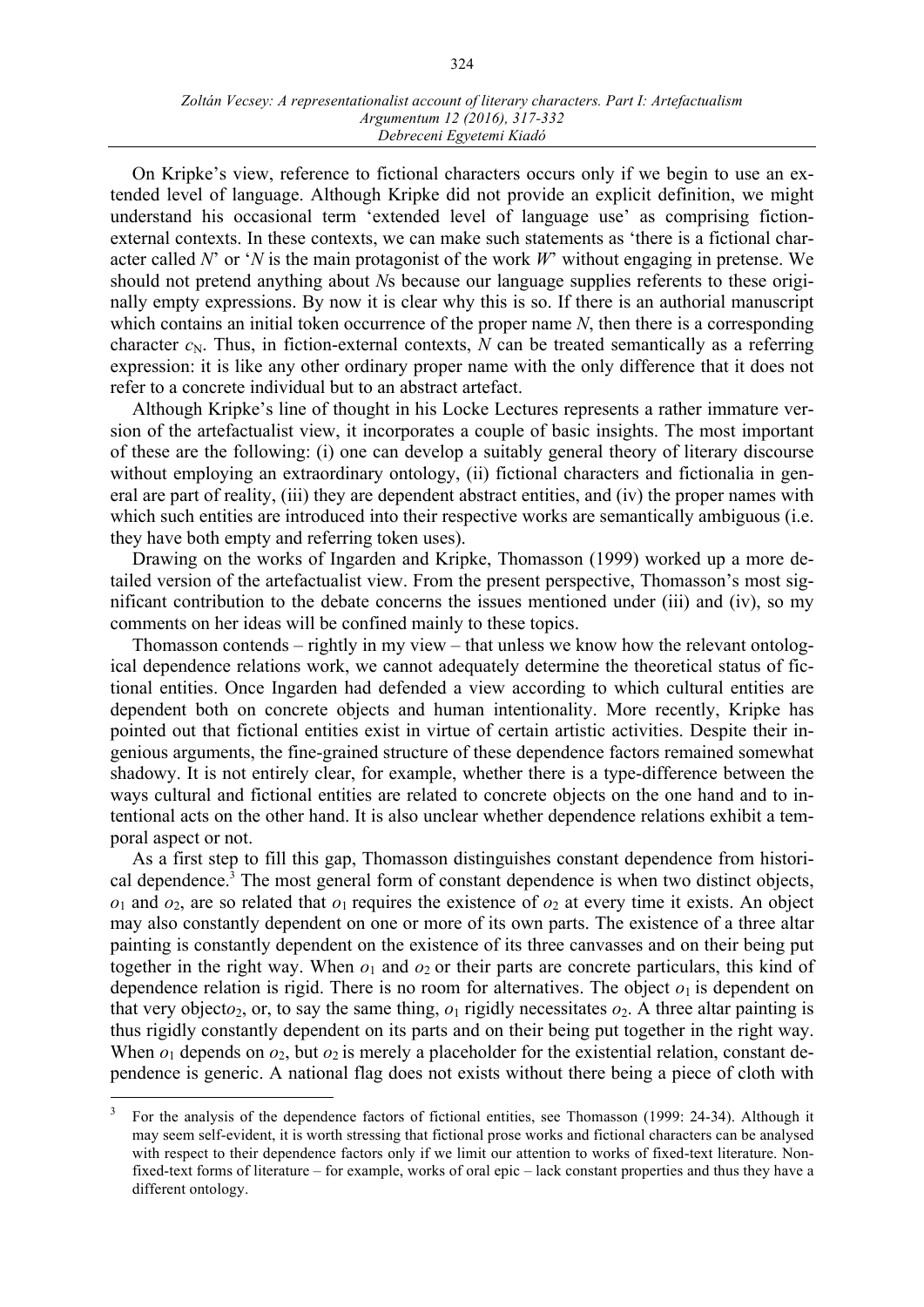such-and-such properties. But the flag does not depend on a particular piece of cloth; its existence requires merely that there be at least one such piece of cloth. It can be said, then, that national flags are generically constantly dependent on pieces of cloth.

Historical dependence involves a slightly weaker type of relation. An object is historically dependent on another when the former requires the presence of the latter for coming into being. But, in contrast to constant dependence, in this case the continuous existence of the depender object does not presuppose the continuous existence of the dependee object. *The Isenheimer Altar* is historically dependent on the existence of its painter, Matthias Grünewald. After having come into being, however, the altar became existentially independent from Grünewald's presence. As above, this kind of dependence is modally rigid: *The Isenheimer Altar* is rigidly historically dependent on Grünewald. By this it is meant – in alluding to the thesis of the necessity of origin – that that altar might not have been painted by another artist as Grünewald. Perhaps, historical dependence may have also a generic variant. Thomasson says in this regard that "this may be understood as the kind of dependence an entity has on some of the necessary conditions for its creation that are not implicated in the identity of the created entity."<sup>4</sup> It may happen that  $o_1$  depends historically on  $o_2$ , even though  $o_2$  is not a concrete particular. One possible example is when someone's skin becomes tanned. The suntan requires for its coming into being some ultraviolet light, claims Thomasson, but, evidently, no particular light is required and the skin remains tanned even if no amount of ultraviolet light is present. Thus, suntans may be said to be generically historically dependent on ultraviolet light.

On Thomasson's analysis, the immediate dependencies of fictional characters comprise two kinds of relation. First, a character like Holmes is dependent on the creative storytelling activity of its author. This is rigid historical dependence. It is a rigid relation because Holmes can be thought of as being dependent on Doyle's token intentional acts, and on no one else's. And it is a historical relation because the continuous existence of Holmes does not require the continuous existence of Doyle. Second, a character is dependent on the fictional prose work in which it is mentioned or described. This is generic constant dependence. It is a generic relation because the existence of Holmes does not require that a particular copy of the novel *A Study in Scarlet* be kept in existence. If the available copies are strictly text indentical to the original, any copy will do. And it is a constant relation because Holmes remains an existing character as long as there is a physical or mental copy of the work mentioning or describing him (or it).

Realists who are prepared to allow for contingent abstract entities in their world view may summarize the Thomassonian approach to the dependence factors of fictional characters in the following way:

*Characters as Abstract Artefacts* (CAA): Fictional characters are created abstract artefacts which are, on the one hand, rigidly historically dependent on the mental acts of their authors and, on the other hand, generically constantly dependent on the fictional prose works in which they are mentioned or described.

Compared with the early works of Ingarden and Kripke, (CAA) represents clear and recognizable progress. What earlier was only an intuitive idea, namely that characters are dually dependent on the existence of mental acts and concrete objects, have now been made entirely explicit. (CAA) is to be read as stating both the existence and persistence conditions of fictional characters. The dependence factors listed in it have to be interpreted as being jointly

 <sup>4</sup> Thomasson (1999: 32).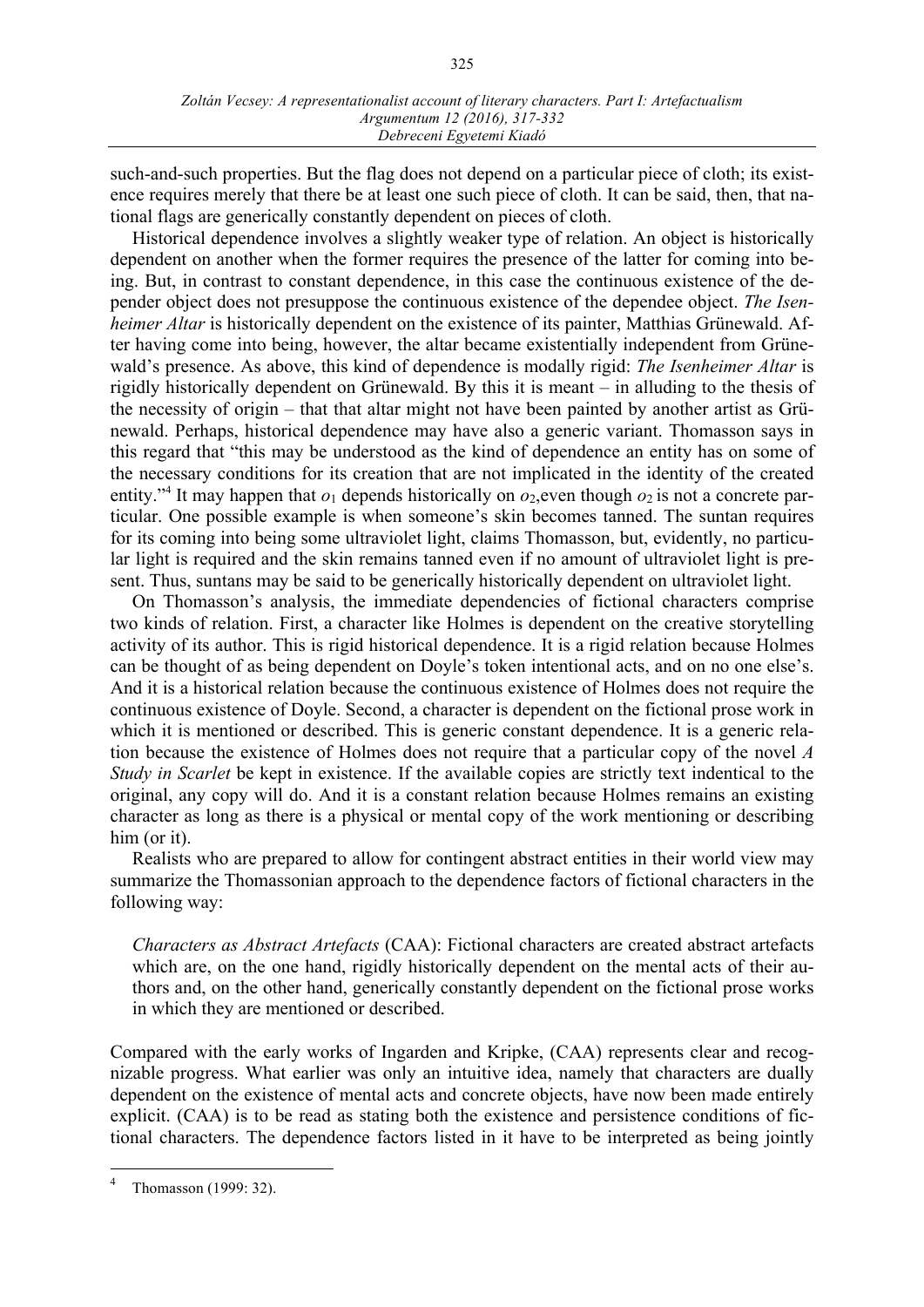necessary conditions for coming into existence and for continuing in existence of fictional individuals like Sherlock Holmes and fictional places like Middlemarch. It is a further issue whether these dependence factors provide also sufficient conditions for such things. On Thomasson's original view, an author's token creative acts and the existence of a relevant prose work are, together, sufficient for there being a character. In order to decide this issue, we have to see how the phenomenon of authorial pretense can be integrated into the ontological picture outlined by (CAA).

Kripke emphasized repeatedly that in telling stories authors pretend many things. For instance, they pretend that the criteria of naming are satisfied. If *N* is a fictional proper name, it is part of the pretense that it refers to an object, *o*, in the standard sense of singular reference. It is also part of authorial pretense that meaningful sentences occurring in literary texts express propositions. But, in fact, they do not express propositions in these contexts. What authors assert are only pretend propositions. Unsurprisingly, antirealists who deny that authorial assertions carry genuine ontological commitments sympathize with Kripke's account of fictional reference and propositionality. Prominent supporters of this doctrine such as Walton (1990) and Everett (2013) are of the opinion that authors of prose works speak continuously from within the pretense in which it is only fictionally (not really) true that proper names refer to objects and meaningful sentences express propositions.

What is more interesting for us now is that Thomasson is also among those who favour this line of thought. Thomasson (2003) is well aware that if fictional characters are indeed abstract entities as (CAA) states, then statements of internal fictional discourse cannot concern these entities. No one can seriously think that in Conan Doyle's original sentence 'Holmes was certainly not a difficult man to live with' the proper name ʻHolmes' refers to an abstract artefact. Artefacts are, of course, not in any sense living persons. It is sensible to suppose, then, that Conan Doyle was acting as if it were the case that ʻHolmes' refers to a person, yet the name was in fact empty. Thus, authors' pretenseful use of language might explain why empty expressions are not unintelligible in literary discourse, and vice versa. As the name ʻSherlock Holmes' was introduced into the manuscript of the novel *A Study in Scarlet* at the first time, it had no bearer. So Conan Doyle had no choice but to use it in his storytelling statements nonseriously.

If the activity of literary storytelling includes a pretense component, then we have to find out what kind of pretense it is. One option is to say that when authors are telling their stories, they engage in *de dicto* pretense. Kripke's conception about differing levels of language use indicates that he conceived pretense as operating in this form. On Kripke's view, at the level of initial storytelling where a proper name *N* has no referent, the author of a prose work *W* pretends *de dicto* that there is an object, *o*, to which *N* genuinely refers. But at this level of use the name is empty and there is really no such object; there is only a pretend object. (Nonetheless, the character  $c_N$  comes into being here as a direct result or consequence of the introduction of *N*.) Later, at an extended level of language use this initially pretend object can be referred back. While in working on the manuscript of the novel *City of Glass*, Paul Auster pretended (*de dicto*) that ʻDaniel Quinn' refers to a detective-fiction writer, readers or literary critics of Auster's novel can later genuinely refer to Quinn as a fictional character.

Thomasson does not straightforwardly reject this account, but she points out that the term *de dicto* pretense' is not appropriate for all explanatory tasks. One drawback is that fictional prose works may contain proper names of existing individuals and places. For example, the proper name ʻNew York' occurs quite frequently in the text of the novel *City of Glass*, and it is reasonable to interpret these token occurrences as referring (or purporting to refer) to the real city. It is part of the pretense that Auster attributes a number of fictional properties to the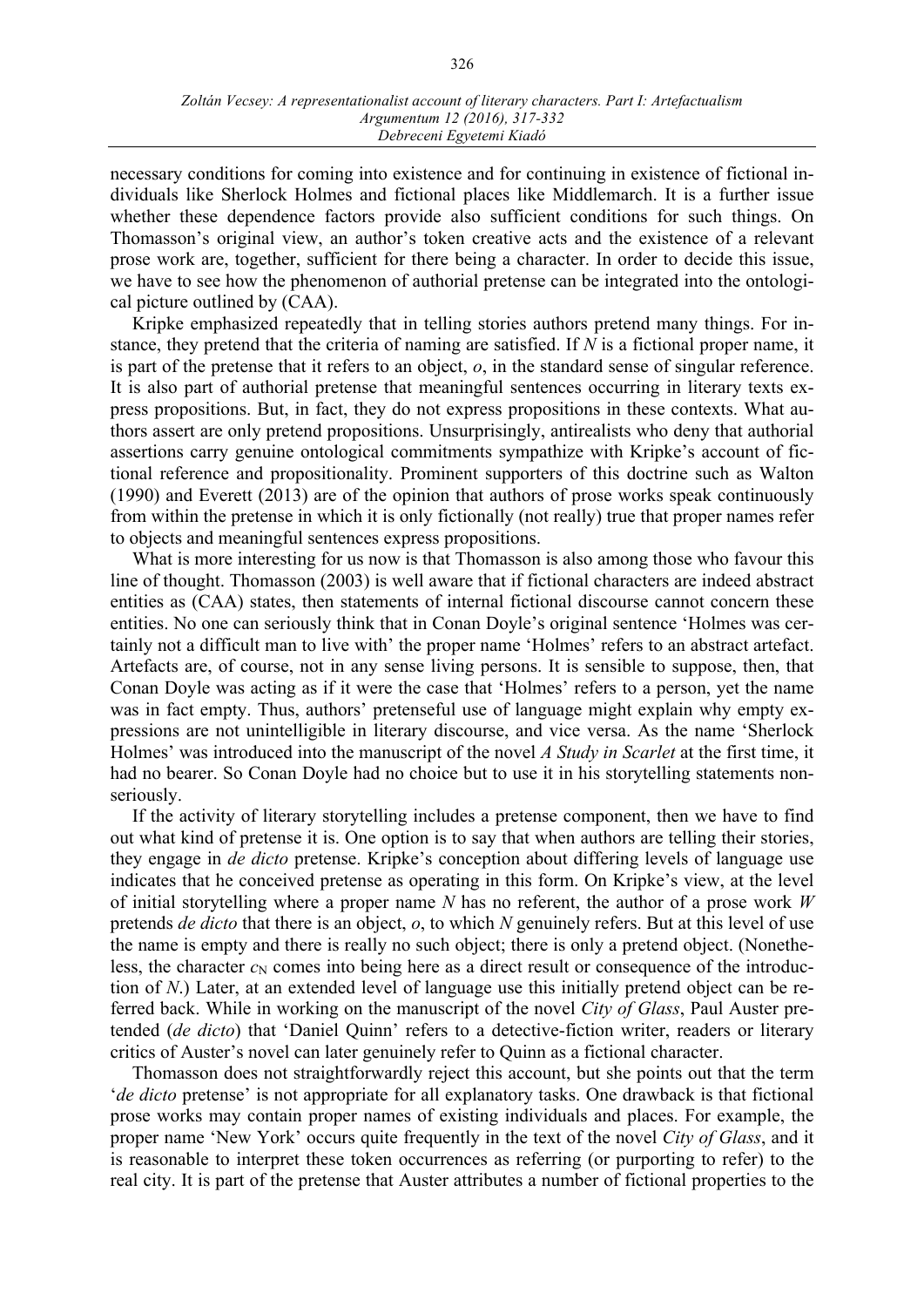city – among others, that it has an inhabitant called Daniel Quinn –, but he does this in a *de re* manner. That is, Auster pretends of the city, New York, that *it* has various properties. If so, Auster's attitude cannot be interpreted, in this case, as *de dicto* pretense.

This may prompt one to think that, instead of involving *de dicto* pretense, literary storytelling falls under the scope of *de re* pretense. The defence of this view presupposes an anti-Kripkean turn. We have to give up the idea that being empty expressions proper names never refer to objects in intra-fictional contexts. We should rather say that the very first occurrence of a proper name in an authorial manuscript plays the role of an initial baptism. Inscribing the first token of *N* may be thought of as performing a specific variant of ostensive dubbing. The specificity of this dubbing can be explained by the fact that the object to be baptized cannot be perceptually identified. Authors cannot physically point to their protagonists because these protagonists are abstract entities. But it is not outlandish to say that they can mentally point to them. It is often claimed by philosophers and cognitive scientists, that one can mentally point to an object, if that object exists and one can focus one's attention to it. This criterion can be satisfied, if the act of inscribing the name *N* is, at the same time, the act of creating the character  $c_N$ . Under such circumstances, authors can focus their attention to the abstract entities they are creating. As gestures of ostensive pointing in general, these acts are performed in epistemically safe contexts: seen from their subjective point of view, authors are infallible with respect to their own intentions. It cannot happen that an author introduces the proper name *N* in her manuscript in order to create a fictional character *other* than  $c_N$ . Initial baptisms in literary texts are, so to say, automatically successful. Subsequent uses of *N* in the same manuscript may then refer back to the character  $c_N$ , so that the author of the manuscript pretends to attribute various properties to *it*. On this account, authorial storytelling is governed by *de re* pretense.

Thomasson notes that this second option has the benefit of providing a unified picture about the way authorial pretense works in the creative process of fiction writing. Authors are engaged in *de re* pretense, irrespectively whether they write about extant individuals and places or about their own protagonists. The notion of ʻ*de re* pretense' can also explain such cases where a new author writes about an already existing character, or cases where the same author tells a new story about her former protagonist. In situations like these, the new story refers back to an earlier one and pretends that its protagonist exists.

But this option is also problematical, because it leads to the above-mentioned bad result that an author pretends about an abstract object that *it* has such-and-such properties. It seems nonsensical to suggest that Auster pretended about an abstract object, *o*, that *it* is called ʻDaniel Quinn' and that *it* is a detective-fiction writer, etc. This misconstrues the psychology of fiction writing. In hoping to avoid all of these problems, Thomasson offers a hybrid explanation. She alludes to Curry's (1990) early view, according to which fictional proper names are anaphoric means rather than genuinely referring expressions. On Curry's formal approach, proper names function as labels referring back to variables bound by implicit pretense operators. These operators have complete stories in their scope. Thus, tokens of ʻDaniel Quinn' refer back to a variable in the overall *de dicto* pretense of the novel *City of Glass*, and the pretend object which has been assigned to this variable has the properties of writing detective mystery novels, living in a small apartment, etc. The other part of Thomasson's hybrid explanation consists in saying that writing about extant characters involves an extra-fictional perspective. When an author borrows N form an earlier prose work, she can use it as a genuinely referring expression in her own storytelling. She is in a position to genuinely refer to the abstract artefact  $c_N$  without engaging in any kind of pretense. Readers and literary critics are in the same position with respect to  $c_N$ . This is due to the *de re* connection which permits cross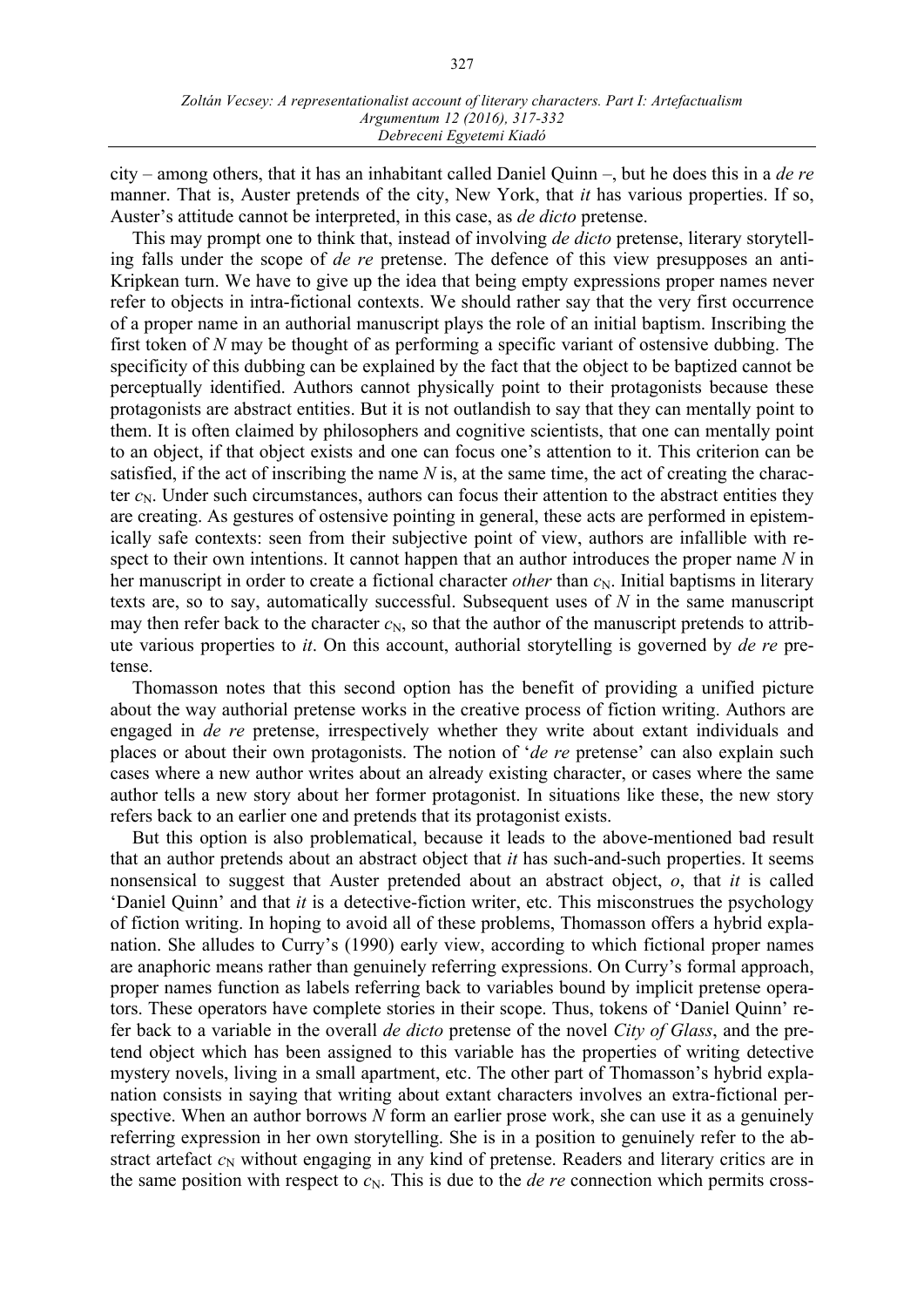reference between different prose works and between fiction-internal and fiction-external contexts and which is established on the basis of the initial *de dicto* pretense.

The hybrid account of authorial pretense seems to fit well with the ontological picture of (CAA). On the one hand, fictional characters are rigidly historically dependent on the mental acts of their authors and – as we have now seen – these acts may be thought of as falling under the scope of *de dicto* pretense. On the other hand, fictional characters are generically constantly dependent on the literary works in which they are mentioned or described but this dependence relation does not involve acts of pretense. On the contrary, this dependence relation presupposes that we may have genuinely *de re* thoughts about abstract artefacts.

Interestingly, (CAA) and the hybrid explanation of pretense are not Thomasson's final thoughts about the artefactualist view. In the past few years, Thomasson's attention has shifted away from a standard focus on the ontological status of fictional entities to a new emphasis on the metaontology thereof. The general metaontological stance she defends is rather complicated and has several ramifications that are irrelevant to our current interpretative task. The main contention of her new work is worth mentioning, though. It can be summed up with a single characteristic statement: fictional characters are entities that are ontologically minimal.

No doubt, the question is what it means to be ontologically minimal. Thomasson (2015a) develops a deflationary approach to this issue. What is at stake in first-order ontological disputes is whether a certain kind of entity exists or not. Ontological debates should be deflated, she says, because existence questions are in principle easily resolvable. Do propositions, numbers, possible worlds or fictional characters exist? In each case, there are easy arguments which show that the disputed entities do indeed exist. The easy arguments in question are deflationary, not because they attribute to propositions, numbers, etc., a lightweight ontological status, but because they omit reference to any deep facts about existence. Thomasson's deflationism is thus restricted only to our metaontological thinking.

Easy ontological arguments have an unvarying structure. The first premise consists always in an uncontroversial statement which does not contain expressions which refer (or purport to refer) to the disputed kind *K*. The next premise then is a statement which Thomasson calls a linking principle. The role of this premise is to make explicit the constitutive rule for using the term *K*. The third premise is derived from the first two statements, but the derivation is not ontologically ampliative for no new piece of information is added to the body of content that is already explicit in the uncontroversial statement and the linking principle. From these three premises a conclusion follows which affirms the existence of *K*s*.*

Let us see how Thomasson's argument proceeds in the case of fictionalia.

- (TP1) (*Uncontroversial statement*) Conan Doyle introduced the proper name ʻSherlock Holmes' into his manuscript to pretend to refer to a detective.
- (TP2) (*Linking Principle*) If an author introduces a proper name *N* into her manuscript, then she creates a fictional character  $c_N$ .
- (TP3) (*Derived statement*) Conan Doyle created a fictional character  $c_{\text{SH}}$ .
- (TC) (*Ontological statement*) A fictional character,  $c_{\text{SH}}$ , exists.

Before explaining the rationale and motives behind the premises form (TP1) to (TP3), I think it is important to stress how the easy argument for the existence of fictional characters differs form the argument presented by (CAA). In my view, the main difference is that while (CAA) makes use of statements which concern facts about ontological dependence between distinct entities, the easy argument alludes only to a certain sort of semantic dependence. So the arguments specify quite differently what needs to be taken into consideration when arguing for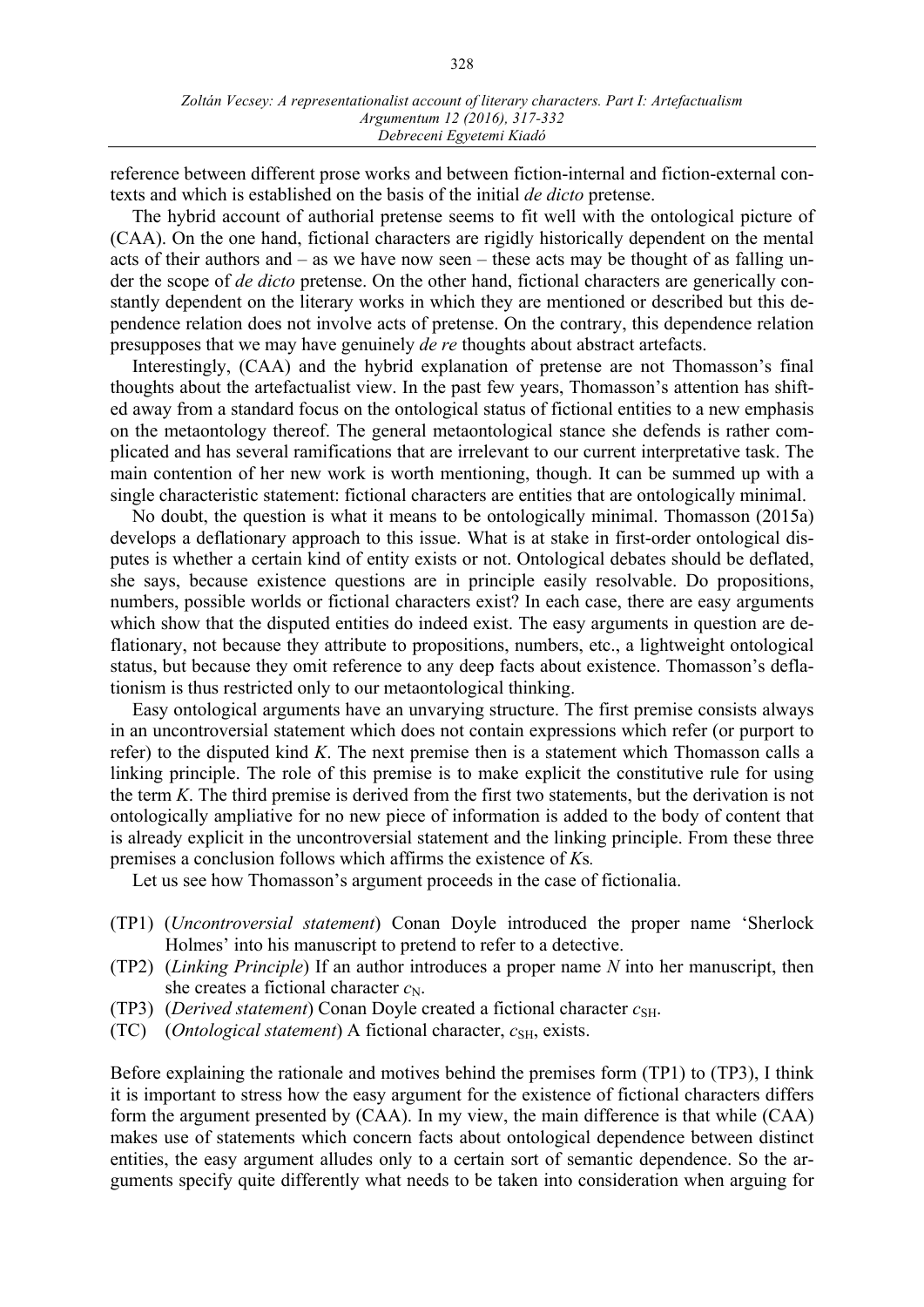the reality of fictionalia. The other, less important, difference is that, in contrast to (CAA), the easy argument does not exactly say what kind of entities fictional characters are. I shall return to this in the next section.

Viewed from the perspective of Thomasson's new argument, fictional characters are ontologically minimal in the following sense. (TP1) is to be regarded as being an empirically trivial statement about Conan Doyle's manuscript and about the proper name ʻSherlock Holmes' tokened by him at the first time in the history of literature. We need not mobilize our conceptual skills to see that this premise is uncontroversially true – at least Thomasson says so. (TP2) is based on the standard use of the kind term ʻfictional character'. That authors invent or create fictional characters seems to be a fixed element of the common sense view of literature. In using the term, competent speakers of English rely on this piece of common knowledge. This is why we can fairly easily decide whether, in particular cases, the application conditions of the term are satisfied or not. Given some empirical background information, we can know with great certainty that the term ʻfictional character' can be correctly applied to Sherlock Holmes, and we are also quite sure that it is inapplicable to Arnold Schwarzenegger. Kind terms of ordinary English like this are associated with co-application conditions, too. It is not enough to be occasionally applicable to an entity; a kind term must refer to the same sort of entity in different contextual settings as well. So our common knowledge extends to such cases of use where we can safely say that  $c_N$  is the same character both in contexts *C* and *C*', where *C*' differs from *C* in a respect which is relevant for the original portrayal of  $c_N$ . Note that on Thomasson's new view this does not mean that the application and co-application conditions of *K* require that we be already committed to the *existence* of *K*s. As a Linking Principle, (TP2) presupposes only that there are certain linguistic rules in force in a speech community which govern the use of the term *K*. These are the rules that specify how we should (and do) talk about fictional characters independently of the question of their ontological standing.

Given (TP1) and (TP2), one can then contend, as (TP3) does, that a particular *K* is suchand-such. The derivation leading us from (TP1) and (TP2) to (TP3) is said by Thomasson to be trivial. Presumably, she calls this derivation trivial because the first two premises imply the third without invoking any additional linguistic information concerning the standard use of *K*. Nevertheless, we are entitled to think that the term *K* occurs as a referring expression in (TP3). The basis of this entitlement may be called, for want of a better term, semantic common knowledge. We are in a position to know how *K* is to be used in ordinary English; this was the message of (TP2). Given this semantic common knowledge, we may consider ourselves entitled to apply a particular instance of *K* as a referring term. In our case, the derived statement should be interpreted so that a fictional character,  $c_{\text{SH}}$ , is such that *it* has been created by Conan Doyle. This means that the kind term ʻfictional character' occurs in a referring position in (TP3). The immediate ontological conclusion drawn by (TC) from this is that a fictional character, namely  $c_{\text{SH}}$ , exists.

Without a doubt, the most remarkable feature of the easy argument is that (TC) seems simply to make explicit what is already there in an implicit form in the premises. Thomasson attempts to demonstrate that deep ontological presuppositions are irrelevant for first-order questions of existence. The argument merely states that if certain linguistic and cultural practices exist – there are authors who introduce proper names into their prose works –, then fictional characters exist, too. We have to make sure that these empirical circumstances actually obtain, but nothing more is needed. No hard conceptual work is required to decide whether there is some fundamental thing or grounding relation that metaphysically necessitates the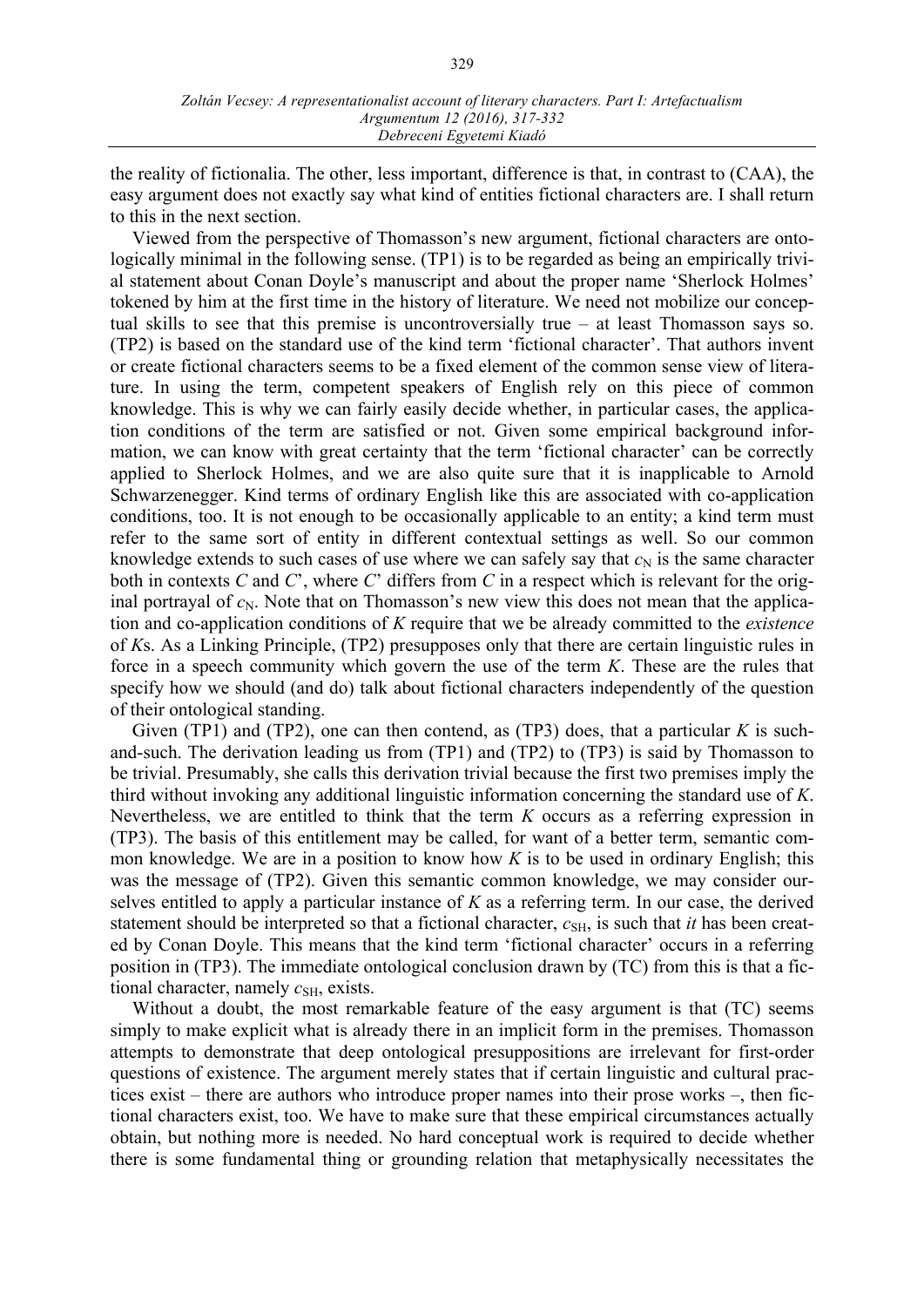truth of the statement of (TC). This is the sense in which characters can be said to be ontologically minimal.

The metaontological deflationary position briefly reviewed above may be summarized in the following concise form:

*Characters as Minimal Entities* (CME): Fictional characters are ontologically minimal entities the existence of which requires only the obtaining of a certain set of linguistic and cultural practices.

Let us take stock. (CME) is the central claim of a view which classifies fictional characters as existing but ontologically minimal entities. As (CAA) made clear, the success of artefactualism hinges, to a great extent, on identifying those very factors on which the existence and persistence of fictionalia ultimately depend. We may then wonder whether (CME) can also be subsumed under the artefactualist doctrine. One reason for being uncertain about the correctness of this classification is that (CME) does not *explicitly* mention dependence factors. Although the deflationist approach alludes to a given form of existential dependence between linguistic and cultural processes, on the one hand, and fictional entities, on the other hand, it does not inform us about the fine-grained structure of this relationship. The other reason for hesitating is that it is unclear how fictional characters as minimal entities should, in more fundamental ontological terms, be categorized. Conclusions of easy arguments do not tell us much about the way protagonists of literary prose works exist. Very likely, they should be taken as belonging to a certain subcategory of abstracta, but the wording of (CME) is, again, silent about the details.

The above-mentioned doubts may be suppressed by recognizing (i) that (CAA) and (CME) target one and the same domain of reality, and (ii) that they are focusing on the same entities of that domain, but from a slightly different perspective. (CAA) states that fictional characters are created abstracta which depend for their existence both on the performance of creative mental acts and on the presence of appropriate concrete objects. Notice that neither the createdness of characters nor their abstract status, nor the reality of the dual dependence relation has been questioned by (CME). In calling characters minimal entities, (CME) just indicates that there are no deep ontological conundrums behind the statement at which (CAA) had arrived earlier. Thomasson herself explains this phenomenon in the following way:

I have argued that we can make use of an easy argument for the existence of fictional characters (*considered as abstract artefacts*), in a way that should remove ontological worries about accepting them. (Thomasson 2015a: 263, emphasis added)

The remark in parentheses is important. It shows that we are not mistaken when we regard (CME) as being about abstract artefacts (i.e., about contingently existing minimal entities). Thus, in the end, it can be ascertained that there are two closely related articulations of the artefactualist theory: (CAA) and (CME).

### **3 Conclusion**

(CAA) and (CME) seem to be fruitful approaches to characters. There is a point, however, about which Thomasson and her followers make implausible assumptions. The adequacy of our talk about fictional individuals, places and events is bounded by a strong epistemic constraint: we must somehow be acquainted with the texts of the novels or short stories in which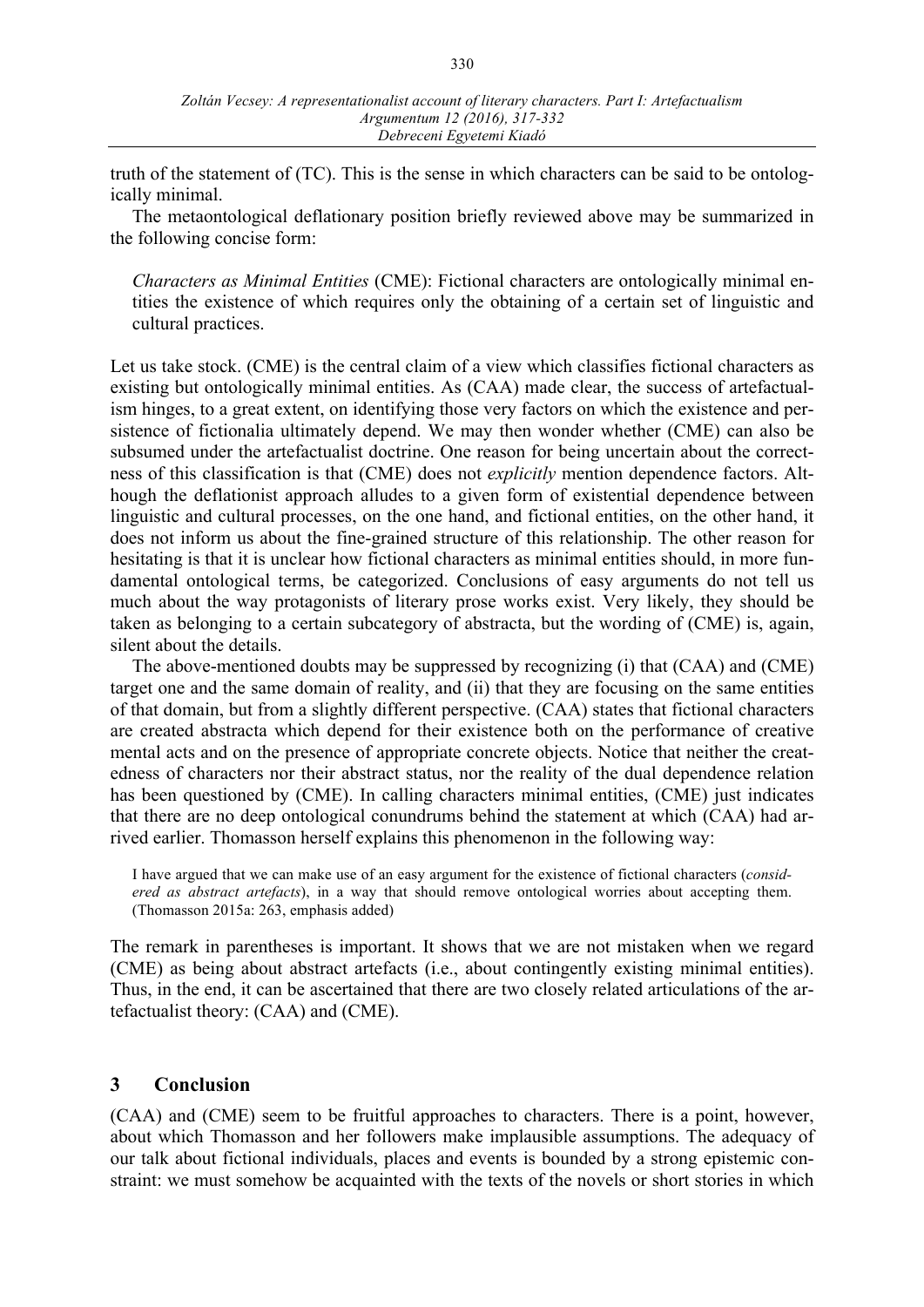these entities are portrayed. This precondition may justly be labelled as a ʻstrong constraint' because it narrows down the possible ways in which we may come to know of these entities to those that involve language-based capacities.

(CAA) claims that characters are abstract artefacts which come into being as a result of the mental acts of their authors. Thomasson does not offer a detailed analysis of these mental acts, but she prefers to identify them with written assertions. She claims at a certain point, for example, that "fictional characters are created merely with words that posit them as being a certain way", and she adds to this that "characters are created by being written about by their authors".<sup>5</sup> To say that a character is created merely with words assumes that what has been created (i.e. a character) is distinguishable from the means with which it was created (i.e. from the words). On the one side, we have the mental acts of the authors and the corresponding written words or textual descriptions, and on the other side we have the created characters. This means that although characters have they "birthplace" in the text, they exist externally to the expressions of the text. This assumption is also present in (CME). If one claims, as (CME) does, that characters require for their existence only that certain linguistic conventions and rules be followed, then it is assumed that characters are not mere linguistic phenomena. Rather, it is suggested that after having come into being by linguistic practices, characters continue to exist externally to these practices. And since both (CAA) and (CME) construes literary figures as being abstract, we may immediately conclude that they are *not linguistic abstracta*. One might object that what stands behind this type of reasoning is merely a prejudice of favouring language-independent abstract entities.

In an accompanying paper, I will try to show that if we stay away from this prejudice, then it becomes possible to develop a more acceptable version of the artefactualist theory. More precisely, we will be in a position to argue, contrary to the implicit assumptions of the Thomassonian view(s), that fictional entities belong to the textual level of literary works. It can be said, somewhat exaggeratedly, that the way they are created is the way they really are. By this I mean not just that expressions like ʻfictional character', ʻfictional place', or ʻfictional event' are used in a pragmatically fixed way what makes the question concerning the existence of the referents of these phrases easily decidable. I do not want to deny the primacy of these linguistic considerations. Rather, I want to argue for the claim that our linguistic practices are more closely related to the textual level of literary works than artefactualists tend to acknowledge. But it would be difficult to substantiate this claim with the conceptual apparatus which has been applied up to this point. I hope it will help the discussion forward if we introduce a new term into our interpretive tool kit. So my proposal is that we should re-evaluate the main contentions of the artefactualist theory from the perspective of *linguistic representation*.

## **References**

Currie, Gregory (1990): *The Nature of Fiction.* Cambridge: Cambridge University Press.

Deutsch*,* Harry (1991): The creation problem*. Topoi* 10: 209-225.

Everett*,* Anthony (2013): *The Nonexistent*. Oxford: Oxford University Press.

Ingarden, Roman (1931/1973): *The Literary Work of Art.* Translated by George G. Grabowicz. Evanston: Northwestern University Press.

 $5$  Thomasson (1999: 12).